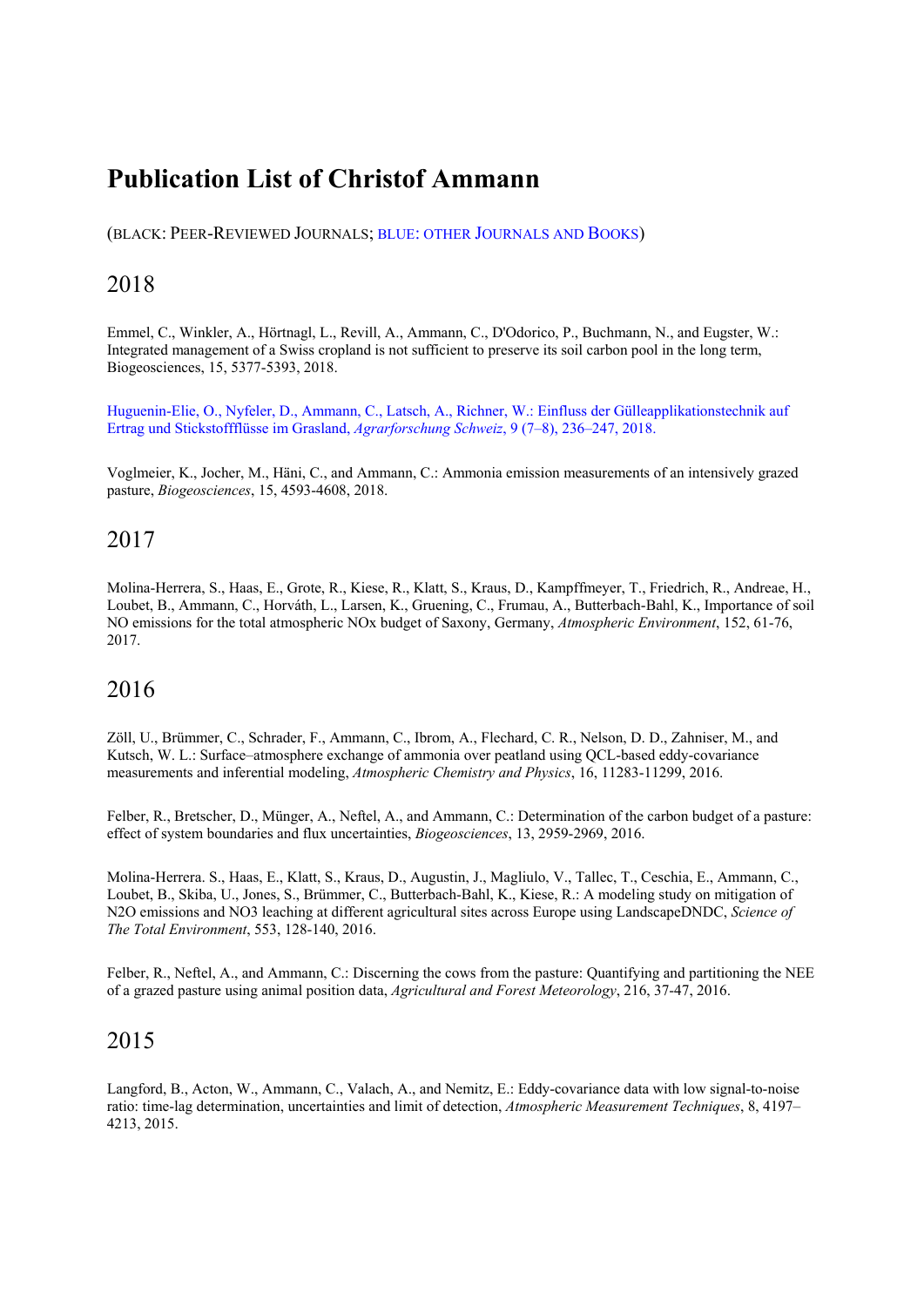Ganzeveld, L., Ammann, C., and Loubet, B.: Modelling Atmosphere-Biosphere Exchange of Ozone and Nitrogen Oxides, In: R.-S. Massad and B. Loubet (Eds.), *Review and Integration of Biosphere-Atmosphere Modelling of Reactive Trace Gases and Volatile Aerosols,* pp.85-106, Springer Netherlands, 2015.

Loubet, B., Ammann, C., Castell, J.F., Emberson, L., Ganzeveld, L., Kowalski, A.S., Laville, P., Merbold, L., Personne, E., Stella, P., Tuovinen, J.-P. and Tuzet, A.: Synthesis According to Compounds  $- O_3$  and NO<sub>x</sub> Exchange, In: R.-S. Massad and B. Loubet (eds.), *Review and Integration of Biosphere-Atmosphere Modelling of Reactive Trace Gases and Volatile Aerosols,* pp.163-168, Springer Netherlands, 2015.

Theobald, M., Loubet, B., Ammann, C., Branislava, L., Chojnicki, B., Ganzeveld, L., Grosz, B., Kaasik, M., Noe, S., Olejnik, J., Rinne, J., Shapkalijevski, M., Simpson, D., Tchepel, O., Tuovinen, J.-P., Weidinger, T. and Wichink Kruit, R.: In-Canopy Turbulence—State of the Art and Potential Improvements, In: R.-S. Massad and B. Loubet (eds.), *Review and Integration of Biosphere-Atmosphere Modelling of Reactive Trace Gases and Volatile Aerosols,* pp.215-224, Springer Netherlands, 2015.

Wohlfahrt, G., Amelynck, C., Ammann, C., Arneth, A., Bamberger, I., Goldstein, A. H., Gu, L., Guenther, A., Hansel, A., Heinesch, B., Holst, T., Hörtnagl, L., Karl, T., Laffineur, Q., Neftel, A., McKinney, K., Munger, J. W., Pallardy, S. G., Schade, G. W., Seco, R., and Schoon, N.: An ecosystem-scale perspective of the net land methanol flux: synthesis of micrometeorological flux measurements, *Atmospheric Chemistry and Physics*, 15, 7413-7427, 2015.

Felber, R., Münger, A., Neftel, A., and Ammann, C.: Eddy covariance methane flux measurements over a grazed pasture: effect of cows as moving point sources, *Biogeosciences*, 12, 3925-3940, 2015.

Damm, A., Guanter, L., Paul-Limoges, E., van der Tol, C., Hueni, A., Buchmann, N., Eugster, W., Ammann, C., Schaepman, M.E.: Far-red sun-induced chlorophyll fluorescence shows ecosystem-specific relationships to gross primary production: An assessment based on observational and modeling approaches, *Remote Sensing of Environment*, 166, 91–105, 2015.

Wild, M., Folini, D., Hakuba, M.Z., Schär, C., Seneviratne, S.I., Kato, S., Rutan, D., Ammann, C., Wood, E.F., König-Langlo, G.: The energy balance over land and oceans: an assessment based on direct observations and CMIP5 climate models, *Climate Dynamics*, 44, 3393–3429, 2015.

Plake, D., Stella, P., Moravek, A., Mayer, J.-C., Ammann, C., Held, A., Trebs, I.: Comparison of ozone deposition measured with the dynamic chamber and the eddy covariance method, *Agricultural and Forest Meteorology*, 206, 97-112, 2015.

Xia, J., Luo, Y., Niu, S., Ciais, P., Janssens, I., Chen, J., Ammann, C., Blanken, P., Cescatti, A., Bonal, D., Buchmann, N., Curtis, P., Chen, S., Dong, J., Flanagan, L., Frankenberg, C., Georgiadis, T., Gough, C.: Joint control of terrestrial ecosystem productivity by plant phenology and physiology. *Proceedings of the National Academy of Sciences*, 112, 2788-2793, 2015.

#### 2014

Tang, X., Li, H., Desai, A.R., Nagy, Z., Luo, J., Kolb, T.E., Olioso, A., Xu, X., Yao, L., Kutsch, W., Pilegaard, K., Köstner, B., Ammann, C.: How is water-use efficiency of terrestrial ecosystems distributed and changing on Earth? Scientific Reports, 4, 7483; DOI:10.1038/srep07483, 2014.

Volk, M., Wolff, V., Bassin, S., Ammann, C., Fuhrer, J.: High tolerance of subalpine grassland to long-term ozone exposure is independent of N input and climatic drivers, *Environmental Pollution*, 189, 161-168, 2014.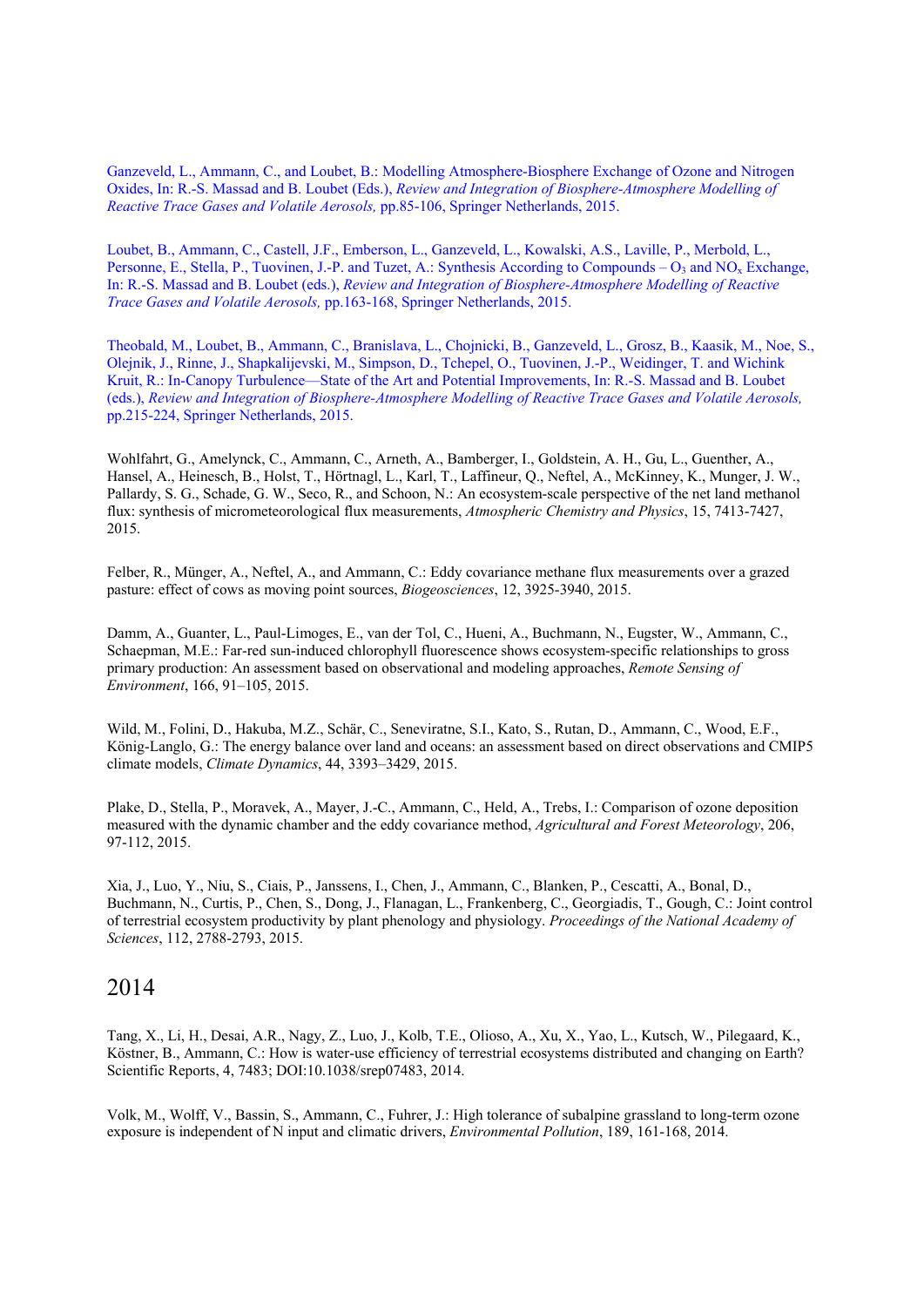# 2013

Stella, P., Kortner, M., Ammann, C., Foken, T., Meixner, F. X., and Trebs, I.: Measurements of nitrogen oxides and ozone fluxes by eddy covariance at a meadow: evidence for an internal leaf resistance to NO2, *Biogeosciences*, 10, 5997–6017, 2013.

Wolf, S., Eugster, W., Ammann, C., Häni, M., Zielis, S., Hiller, R., Stieger, J., Immer, D., Merbold, L., Buchmann, N.: Contrasting response of grassland versus forest carbon and water fluxes to spring drought in Switzerland. *Environmental Research Letters*, 8(3), 035007, 2013.

Felber, R., Ammann, C.: Position monitoring of grazing cows for greenhouse gas emission measurements on pastures by micrometeorological methods. Proceedings of 5th Greenhouse Gases and Animal Agriculture Conference, *Advances in Animal Biosciences*, 4 (Part 2), 468, 2013

Ammann, C., Leifeld, J., Jocher, M., Neftel, A., Fuhrer, J.: Effect of grassland renovation on the greenhouse gas budget of an intensive forage production system. Proceedings of 5th Greenhouse Gases and Animal Agriculture Conference, *Advances in Animal Biosciences*, 4 (Part 2), 284, 2013

Brümmer, C., Marx, O., Kutsch, W., Ammann, C., Wolff, V., Flechard, C., Freibauer A.: Fluxes of total reactive atmospheric nitrogen (Nr) using eddy covariance above arable land. *Tellus B*, 65, 19770, doi:10.3402/tellusb.v65i0.19770, 2013.

# 2012

Ammann, C., Wolff, V., Marx, O., Brümmer, C., Neftel, A.: Measuring the biosphere-atmosphere exchange of total reactive nitrogen by eddy covariance, *Biogeosciences,* 9, 4247–4261, 2012.

De Bruijn, A. M. G., Calanca, P., Ammann, C., and Fuhrer, J.: Differential long-term effects of climate change and management on stocks and distribution of soil organic carbon in productive grasslands, *Biogeosciences*, 9, 1997– 2012, 2012.

Marx, O., Brümmer, C., Ammann, C., Wolff, V., Freibauer, A.: TRANC – a novel fast-response converter to measure total reactive atmospheric nitrogen. *Atmos. Meas. Tech.*, 5, 1045–1057, 2012.

Sintermann, J., Neftel, A., Ammann, C., Häni, C., Hensen, A., Loubet, B., Flechard, C. R.: Are ammonia emissions from field-applied slurry substantially over-estimated in European emission inventories? *Biogeosciences*, 9, 1611– 1632, 2012.

Niu, S., Luo, Y., Fei, S., Yuan, W., Schimel, D., Law, B.E., Ammann, C. and many others: Thermal optimality of net ecosystem exchange of carbon dioxide and underlying mechanisms. *New Phytologist*, 194, 775–783, 2012.

Rinne, J. and Ammann, C.: Disjunct Eddy Covariance Method. In: M. Aubinet et al. (eds.), *Eddy Covariance: A Practical Guide to Measurement and Data Analysis*, Springer Atmospheric Sciences, ISBN 978 94 007 2350 4, pp. 291-307, 2012.

Wild, M., Roesch, A., and Ammann, C.: Global dimming and brightening – evidence and agricultural implications, *CAB Reviews*, 7 (003), 1-7, 2012.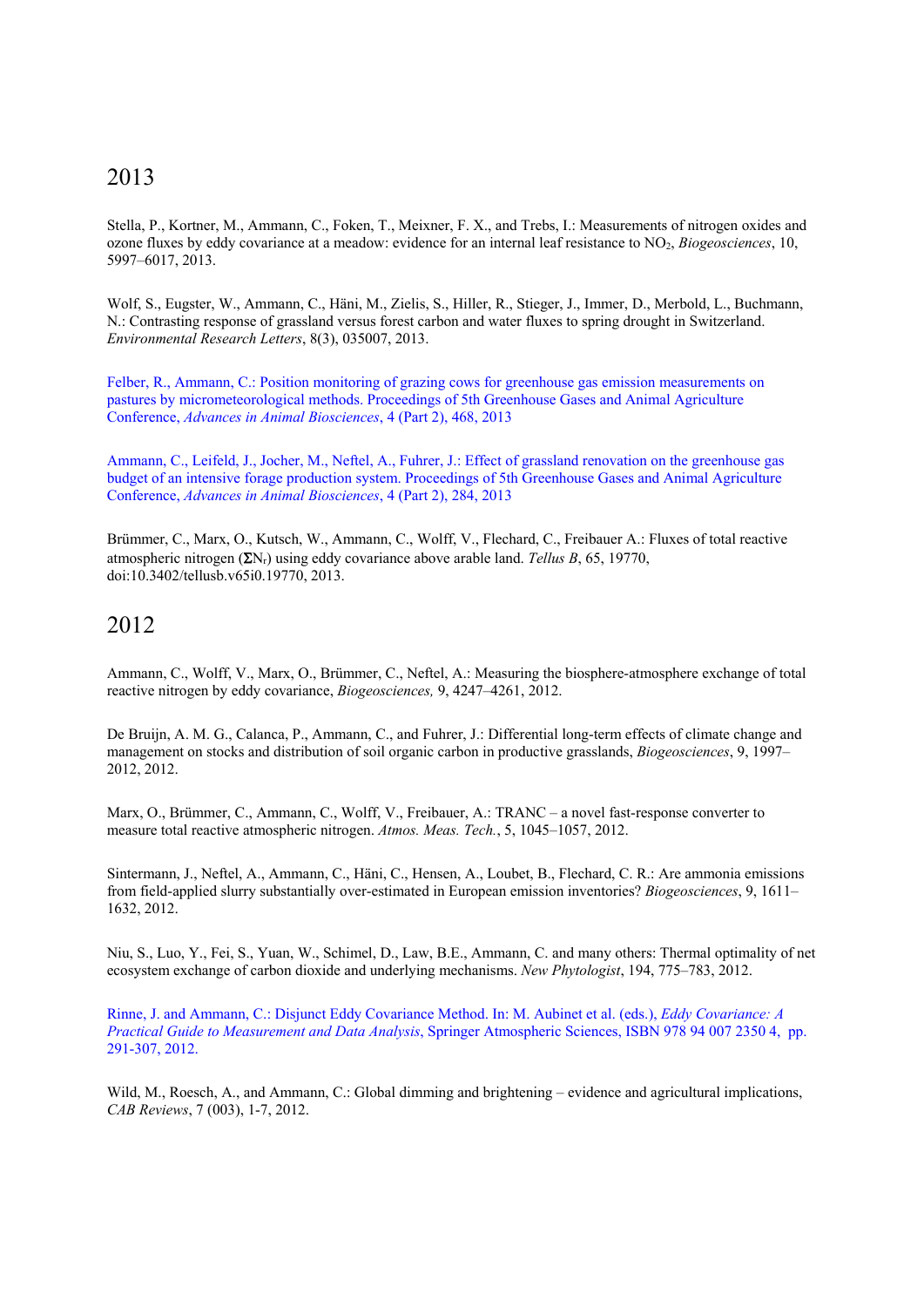# 2011

Mahecha, M.D., Reichstein, M., Carvalhais, N., Lasslop, G., Lange, H., Seneviratne, S.I., Vargas, R., Ammann, C., Arain, M.A., Cescatti, A., Janssens, I.A., Migliavacca, M., Montagnani, L., Richardson, A.D.: Response to Comment on "Global Convergence in the Temperature Sensitivity of Respiration at Ecosystem Level". *Science*, 331, 1265, 2011.

Sintermann, J., Spirig, C., Jordan, A., Kuhn, U., Ammann, C., and Neftel, A.: Eddy covariance flux measurements of ammonia by high temperature chemical ionisation mass spectrometry, *Atmospheric Measurement Techniques*, 4, 599-616, 2011.

Calanca, P.L., Smith, P., Holzkämper, A., Ammann, C.: Die Referenzverdunstung und ihre Anwendung in der Agrarmeteorologie. *Agrarforschung Schweiz*, 2, 176-183, 2011.

Sintermann, J., Ammann, C., Kuhn, U., Spirig, C., Hirschberger, R., Gärtner, A., and Neftel, A.: Determination of field scale ammonia emissions for common slurry spreading practice with two independent methods, *Atmos. Meas. Tech.*, 4, 1821–1840, 2011.

Leifeld, J., Ammann, C., Neftel, A., Fuhrer, J.: A comparison of repeated soil inventory and carbon flux budget to detect soil carbon stock changes after conversion from cropland to grasslands. *Global Change Biology*, 17, 3366– 3375, 2011.

Kuhn, U., Sintermann, J., Spirig, C., Jocher, M., Ammann, C., Neftel, A.: Basic biogenic aerosol precursors: agricultural source attribution of volatile amines revised. *Geophysical Research Letters*, 38, L16811, doi:10.1029/2011GL047958, 2011.

Ryu, Y., Baldocchi, D.D., Black, T.A., Detto, M., Leuning, R., Miyata, A., Reichstein, M., Vargas, R., Ammann, C., Beringer, J., Flanagan, L.B., Gu, L., Hutley, L., Kim, J., Law, B.E., McCaughey, H., Moors, E., Rambal, S., Vesala, T., Richardson, A.D.: On the temporal upscaling of evapotranspiration from instantaneous remote sensing measurements to 8-day mean daily-sums. *Agric. Forest Meteorol.*, 152, 212– 222, 2011.

Groenendijk, M., Dolman, A. J., Ammann, C., Arneth, A., Cescatti, A., Dragoni, D., Gash, J. H. C., Gianelle, D., Gioli, B., Kiely, G., Knohl, A., Law, B. E., Lund, M., Marcolla, B., van der Molen, M. K., Montagnani, L., Richardson, A. D., Roupsard, O., Verbeeck, H., Wohlfahrt, G.: Seasonal variation of photosynthetic model parameters and leaf area index from global Fluxnet eddy covariance data. *Journal of Geophysical Research – Biogeosciences*, 116, G04027, doi:10.1029/2011JG001742, 2011.

## 2010

Spirig, C., Flechard, C.R., Ammann, C., and Neftel, A.: The annual ammonia budget of fertilised cut grassland - Part 1: Micrometeorological flux measurements and emissions after slurry application. *Biogeosciences*, 7, 521–536, 2010.

Flechard, C.R., Spirig, C., Neftel, A. and Ammann, C.: The annual ammonia budget of fertilised cut grassland - Part 2: Seasonal variations and compensation point modeling. *Biogeosciences*, 7, 537–556, 2010.

Wolff, V., Trebs, I., Ammann, C., and Meixner, F.X.: Aerodynamic gradient measurements of the NH<sub>3</sub>-HNO<sub>3</sub>-NH4NO3 triad using a wet chemical instrument: an analysis of precision requirements and flux errors. *Atmospheric Measurement Techniques*, 3, 187-208, 2010.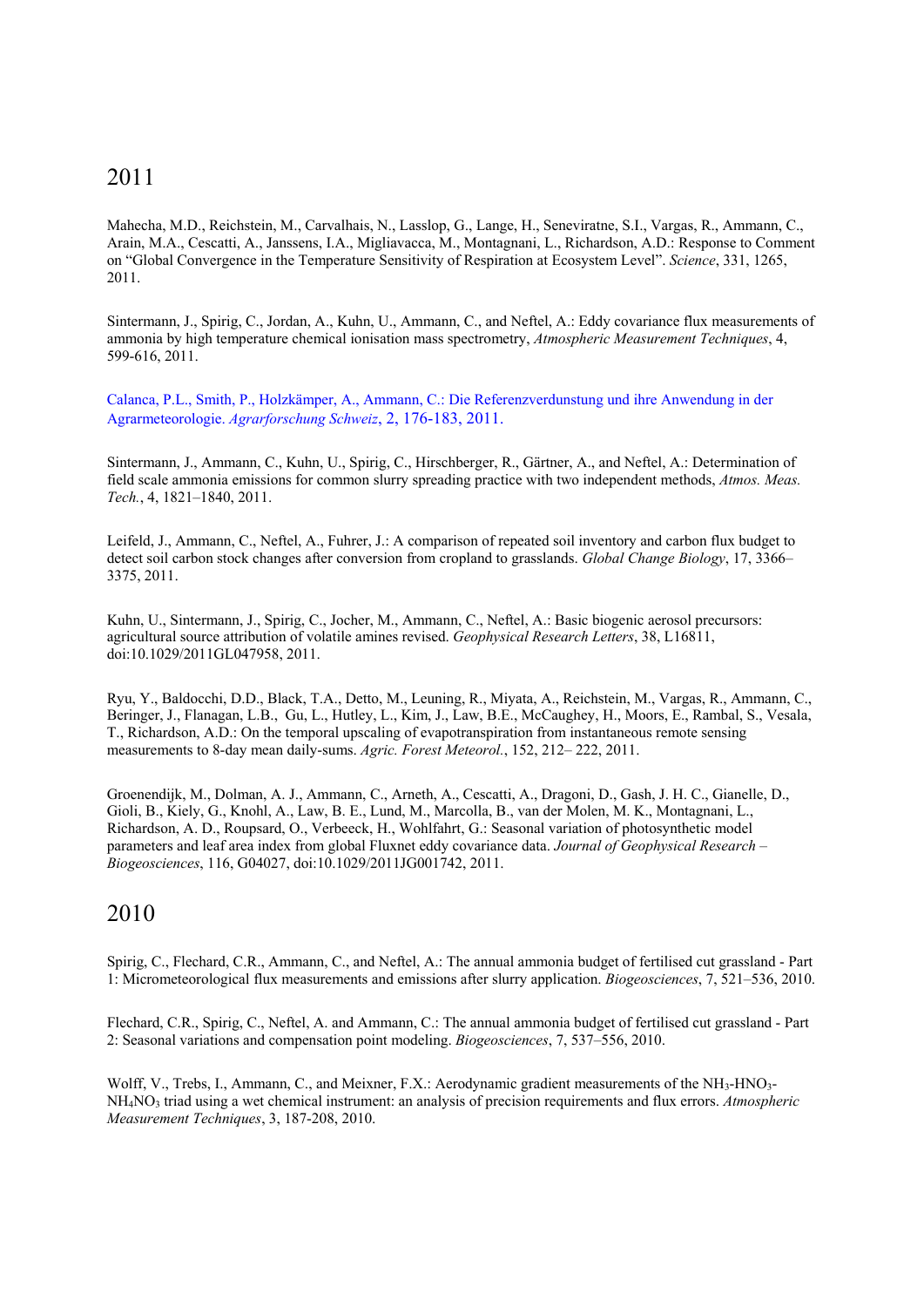Neftel, A., Ammann, C., Fischer, C., Spirig, C., Conen, F., Emmenegger, L., Tuzson, B., and Wahlen, S.: N2O exchange over managed grassland: Application of a quantum cascade laser spectrometer for micrometeorological flux measurements. *Agricultural and Forest Meteorology*, 150(6), 775-785, 2010.

Yi, C., Ricciuto, D., Li, R., and many others incl. Ammann, C., Fuhrer, J.: Climate control of terrestrial carbon exchange across biomes and continents. *Environmental Research Letters*, 5, 034007, 2010.

Mahecha, M.D., Reichstein, M., Carvalhais, N., Lasslop, G., Lange, H., Seneviratne, S.I., Vargas, R., Ammann, C., Arain, M.A., Cescatti, A., Janssens, I.A., Migliavacca, M., Montagnani, L., Richardson, A.D.: Global Convergence in the Temperature Sensitivity of Respiration at Ecosystem Level. *Science*, 329, 838-840, 2010.

Ammann, C., Spirig, C., Neftel, A.: Validation of a simple footprint tool for trace gas flux measurements above agricultural fields. *Proceedings of the 29th Conference on Agricultural and Forest Meteorology*, Keystone CO, 2-6 August 2010, American Meteorological Society, Boston, 2010. (http://ams.confex.com/ams/19Ag19BLT9Urban/techprogram/paper\_172696.htm)

Ammann, C., Marx, O., Wolff, V., Neftel, A.: Measuring the biosphere-atmosphere exchange of total reactive nitrogen by eddy covariance using a novel converter. *Proceedings of the 29th Conference on Agricultural and Forest Meteorology*, Keystone CO, 2-6 August 2010, American Meteorological Society, Boston, 2010. (ams.confex.com/ams/19Ag19BLT9Urban/techprogram/paper\_172693.htm)

Spirig, C., Sintermann, J., Ammann, C., Kuhn, U., Neftel, A.: Field scale measurements of the NH3 emissions after organic fertilizer application: comparison of different methods. *Proceedings of the 29th Conference on Agricultural and Forest Meteorology*, Keystone CO, 2-6 August 2010, American Meteorological Society, Boston.

Teuling, A.J., Seneviratne, S.I., Stöckli, R., Reichstein, M., Moors, E., Ciais, P., Luyssaert, S., van den Hurk, B., Ammann, C., Bernhofer, C., Dellwik, E., Gianelle, D., Gielen, B., Grünwald, T., Klumpp, K., Montagnani, L., Moureaux, C., Sottocornola, M., Wohlfahrt, G.: Contrasting response of European forest and grassland energy exchange to heatwaves. Nature Geoscience 3, 722–727, 2010.

Tuzson, B., Hiller, R., Zeyer, K., Eugster, W., Neftel, A., Ammann, C., and Emmenegger, L.: Field intercomparison of two optical analyzers for CH4 eddy covariance flux measurements. *Atmospheric Measurement Techniques*, 3, 1519–1531, 2010.

Ciais, P., Soussana, J.F., Vuichard, N., Luyssaert, S., Don, A., Janssens, I.A., Piao, S.L., Dechow, R., Lathière, J., Maignan, F., Wattenbach, M., Smith, P., Ammann, C., Freibauer, A., Schulze, E.D., and the CARBOEUROPE Synthesis Team: The greenhouse gas balance of European grasslands. *Biogeosciences Discussions*, 7, 5997-6050, 2010.

Eugster, W., Moffat, A., Ceschia, E., Aubinet, M., Ammann, C. and many others: Management effects on European cropland respiration. *Agriculture, Ecosystems and Environment*, 139, 346-362, 2010.

#### 2009

Teuling, A.J., Hirschi, M., Ohmura, A., Wild, M., Reichstein, M., Ciais, P., Buchmann, N., Ammann, C., Montagnani, L., Richardson, A.D., Wohlfahrt, G., and Seneviratne, S.I.: A regional perspective on trends in continental evaporation. *Geophysical Research Letters*, 36, L02404, doi:10.1029/2008GL036584, 2009.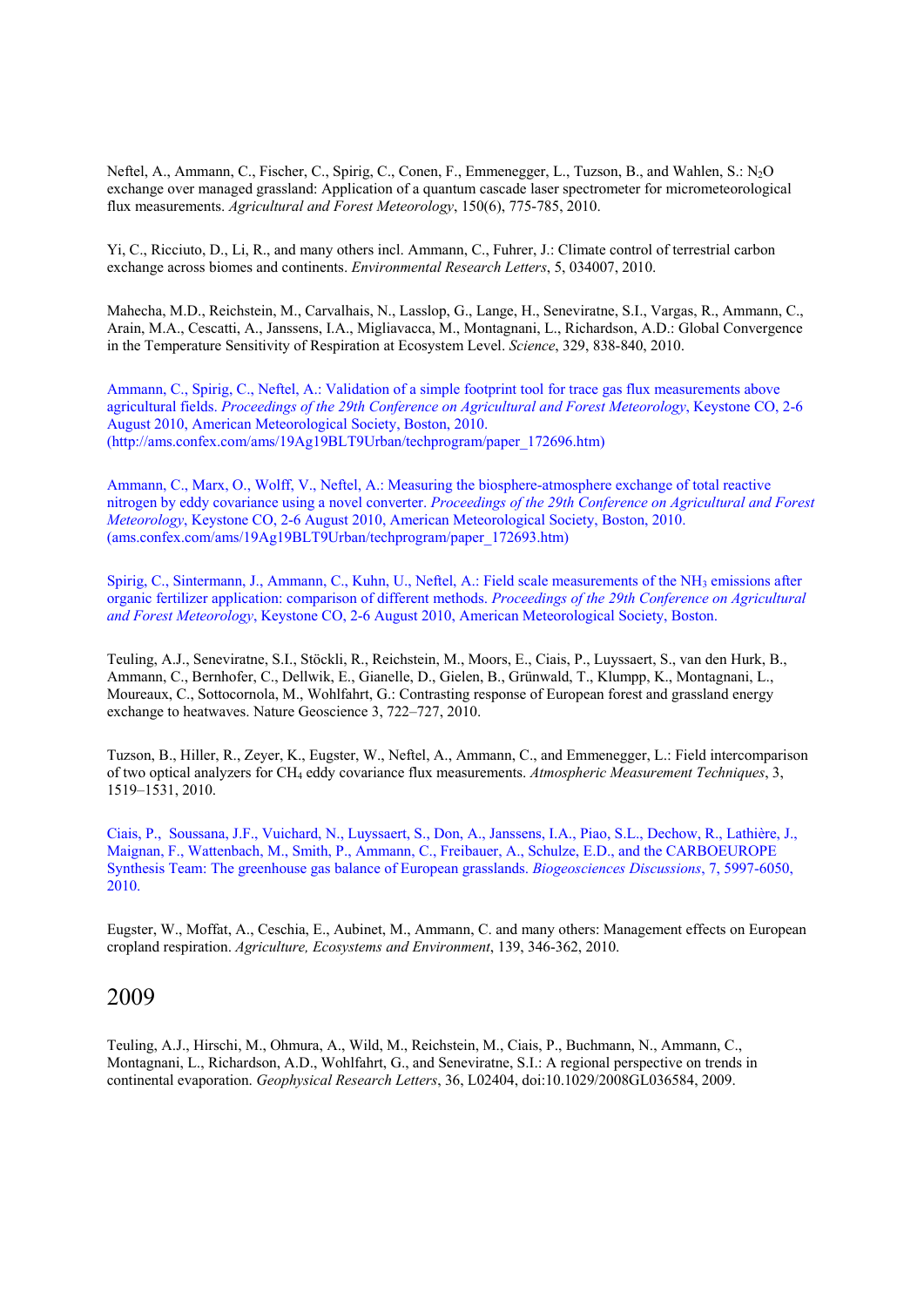Pape, L., Ammann, C., Nyfeler-Brunner, A., Spirig, C., Hens, K., and Meixner, F.X.: An automated dynamic chamber system for surface exchange measurement of non-reactive and reactive trace gases of grassland ecosystems. *Biogeosciences*, 6, 405-429, 2009.

Beer, C. , Ciais, P., Reichstein, M., Baldocchi, D., Law, B. E., Papale, D., Soussana, J.-F., Ammann, C., Buchmann, N., Frank, D., Gianelle, D., Janssens, I. A., Knohl, A., Köstner, B., Moors, E., Roupsard, O., Verbeeck, H., Vesala, T., Williams, C. A., Wohlfahrt, G.: Temporal and among-site variability of inherent water use efficiency at the ecosystem level, *Global Biogeochem. Cycles*, 23, GB2018, doi:10.1029/2008GB003233, 2009.

Ammann, C., Spirig, C., Leifeld, J., and Neftel, A.: Assessment of the Nitrogen and Carbon Budget of Two Managed Grassland Fields. *Agriculture, Ecosystems and Environment*, 133, 150–162, 2009.

Ammann, C., Brunner, A., Spirig, C., and Neftel, A.: Emission of oxygenated VOC from managed grassland. In: S. Fuzzi and M. Maione (Eds.), *Atmospheric Composition Change, Causes and Consequences - Local to Global,* pp.38-45, Aracne editrice, Roma, 2009.

Ammann, C., Neftel, A., Spirig, C., Leifeld, J., and Fuhrer, J.: Stickstoff-Bilanz von Mähwiesen mit und ohne Düngung. *AgrarForschung*, 16(9), 348-353, 2009.

Fowler, D., Pilegaard, K., Sutton, M.A., Ambus, P., Raivonen, M., Duyzer, J., Simpson, D., Fagerli, H., Schjoerring, J.K., Neftel, A., Burkhardt, J., Daemmgen, U., Neirynck, J., Personne, E., Wichink-Kruit, R., Butterbach-Bahl, K., Flechard, C., Tuovinen, J.P., Coyle, M., Gerosa, G., Loubet, B., Altimir, N., Gruenhage, L., Ammann, C., Cieslik, S., Paoletti, E., Mikkelsen, T.N., Ro-Poulsen, H., Cellier, P., Cape, J.N., Horváth, L., Loreto, F., Niinemets, Ü., Palmer, P. I., Rinne, J., Misztal, P., Nemitz, E., Nilsson, D., Pryor, S., Gallagher, M.W., Vesala, T., Skiba, U., Brüeggemann, N., Zechmeister-Boltenstern, S., Williams, J., O'Dowd, C., Facchini, M. C., de Leeuw, G., Flossman, A., Chaumerliac, N., and Erisman, J.W.: Atmospheric Composition Change: Ecosystems - Atmosphere interactions. *Atmospheric Environment*, 43, 5193–5267, 2009.

Trebs, I., Bohn, B., Ammann, C., Rummel, U., Blumthaler, M., Königstedt, R., Meixner, F. X., Fan, S., and Andreae, M. O.: Relationship between the NO2 photolysis frequency and the solar global irradiance, *Atmospheric Measurement Techniques*, 2, 725-739, 2009.

Yeluripati, J.B., van Oijen, M., Wattenbach, M., Neftel, A., Ammann, C., Parton, W.J., Smith, P.: Bayesian calibration as a tool for initialising the carbon pools of dynamic soil models, *Soil Biology and Biochemistry*, 41 (12), 2579-2583, 2009.

#### 2008

Davison, B., Brunner, A., Ammann, C., Spirig, C., Jocher, M., and Neftel, A.: Cut induced VOC emissions from agricultural grasslands. *Plant Biology*, 10, 76-85, 2008.

Folkers, A., Hüve, K., Ammann, C., Dindorf, T., Kesselmeier, J., Kleist, E., Kuhn, U., Uerlings, R., and Wildt, J.: Methanol emissions from deciduous tree species: dependence on temperature and light intensity. *Plant Biology*, 10 65–75, 2008.

Neftel, A., Spirig, C., Ammann, C.: Application and test of a simple tool for operational footprint evaluations. *Environmental Pollution*, 152, 644-652, 2008.

Bahn, M., Rodeghiero, M., Anderson, M., Dore, S., Gimeno, S., Drösler, M., Williams, M., Ammann, C., Berninger, F., Flechard, C., Jones, S., Balzarolo, M., Kumar, S., Newesely, C., Priwitzer, T., Raschi, A., Siegwolf, R., Susiluoto,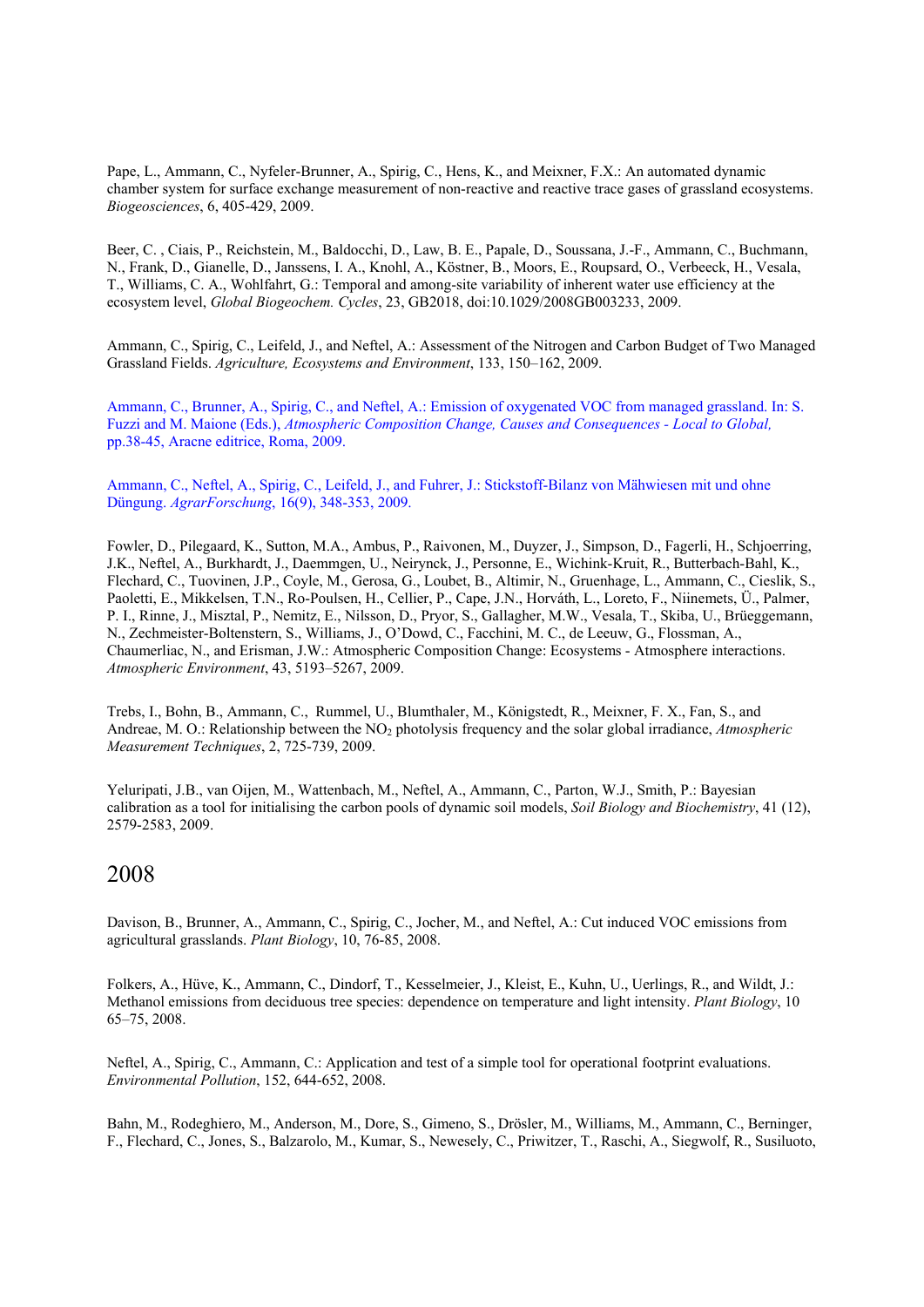S., Tenhunen, J., Wohlfahrt, G., Cernusca, A.: Soil respiration in European grasslands in relation to climate and assimilate supply. *Ecosystems*, 11, 1352–1367, 2008.

Fritsche, J., Wohlfahrt, G., Ammann, C., Zeeman, M.J., Hammerle, A., Obrist, D., and Alewell, C.: Summertime elemental mercury exchange of temperate grasslands on an ecosystem-scale. *Atmospheric Chemistry and Physics*, 8, 7709–7722, 2008.

#### 2007

Flechard C.R., Neftel A., Jocher M., Ammann C., Leifeld J., and Fuhrer J. (2007) Temporal changes in soil pore space CO2 concentration and storage under permanent grassland. *Agricultural and Forest Meteorology*, 142, 66–84.

Vuichard N., Soussana J., Ciais P., Viovy N., Ammann C., Calanca P., Clifton-Brown J., Fuhrer J., Jones M., and Martin C. (2007) Estimating the greenhouse gas fluxes of European grasslands with a process-based model: 1. Model evaluation from in situ measurements, *Global Biogeochemical Cycles*, 21, GB1004, doi:10.1029/2005GB002611.

Keller F., Bassin S., Ammann C., and Fuhrer J. (2007) High-resolution modelling of AOT40 and stomatal ozone uptake in wheat and grassland: A comparison between 2000 and the hot summer of 2003 in Switzerland, *Environmental Pollution*, 146, 671-677.

Ammann C., Flechard C., Leifeld J., Neftel A., and Fuhrer J. (2007) The carbon budget of newly established temperate grassland depends on management intensity, *Agriculture, Ecosystems and Environment*, 121, 5–20.

Flechard C.R., Ambus P., Skiba U., Rees R.M., Hensen A., van Amstel A., van den Pol-van Dasselaar A., Soussana J.-F., Jones M., Clifton-Brown J., Raschi A., Horvath L., Neftel A., Jocher M., Ammann C., Leifeld J., Fuhrer J., Calanca P., Thalman E., Pilegaard K., Di Marco C., Campbell C., Nemitz E., Hargreaves K.J., Levy P., Ball B.C., Jones S., van de Bulk W.C.M., Groot T., Blom M., Domingues R., Kasper G., Allard V., Jolivot D., Cellier P., Laville P., Henault C., Bizouard F., Abdalla M., Williams M., Baronti S., Berretti F., and Grosz B. (2007) Effects of climate and management intensity on nitrous oxide emissions in grassland systems across Europe, *Agriculture, Ecosystems and Environment*, 121, 135-152.

Soussana J.F., Allard V., Pilegaard K., Ambus P., Ammann C., Campbell C., Ceschia E., Clifton-Brown J., Czobel S., Domingues R., Flechard C., Fuhrer J., Hensen A., Horvath L., Jones M., Kasper G., Martin C., Nagy Z., Neftel A., Raschi A., Baronti S., Rees R.M., Skiba U., Stefani P., Manca G., Sutton M., Tuba Z., Valentini R. (2007) Full accounting of the greenhouse gas (CO2, N2O, CH4) budget of nine European grassland sites, *Agriculture, Ecosystems and Environment*, 121, 121-134.

Gilmanov T.G., Soussana J.-F., Aires, L., Allard V., Ammann C., Balzarolo M., Barcza Z., Bernhofer C., Campbell C.L., Cernusca A., Cescatti A., Clifton-Brown J., Dirks B.O.M., Dore S., Eugster W., Fuhrer J., Gimeno C., Gruenwald T., Haszpra L., Hensen A., Ibrom A., Jacobs A.F.G., Jones M.B., Lanigan G., Laurila T., Lohila A., Manca G., Marcolla B., Nagy Z., Pilegaard K., Pinter K., Pio C., Raschi A., Rogiers N., Sanz M.J., Stefani P., Sutton M., Tuba Z., Valentini R., Williams M.L., Wohlfahrt G. (2007) Partitioning European grassland net ecosystem CO<sub>2</sub> exchange into gross primary productivity and ecosystem respiration using light response function analysis, *Agriculture, Ecosystems and Environment*, 121, 93-120.

Owen K.E., Tenhunen J., Reichstein M., Wang Q., Falge E., Geyer R., Xiao X., Stoy P., Ammann C., Arain A., Aubinet M., Aurela M., Bernhofer C., Chojnicki B.H., Granier A., Gruenwald T., Hadley J., Heinesch B., Hollinger D., Knohl A., Kutsch W., Lohila A., Meyers T., Moors E., Moureaux C., Pilegaard K., Saigusa N., Verma S., Vesala T., and Vogel C. (2007) Linking flux network measurements to continental scale simulations: ecosystem carbon dioxide exchange capacity under non-water-stressed conditions. *Global Change Biology*, 13(4), 734-760.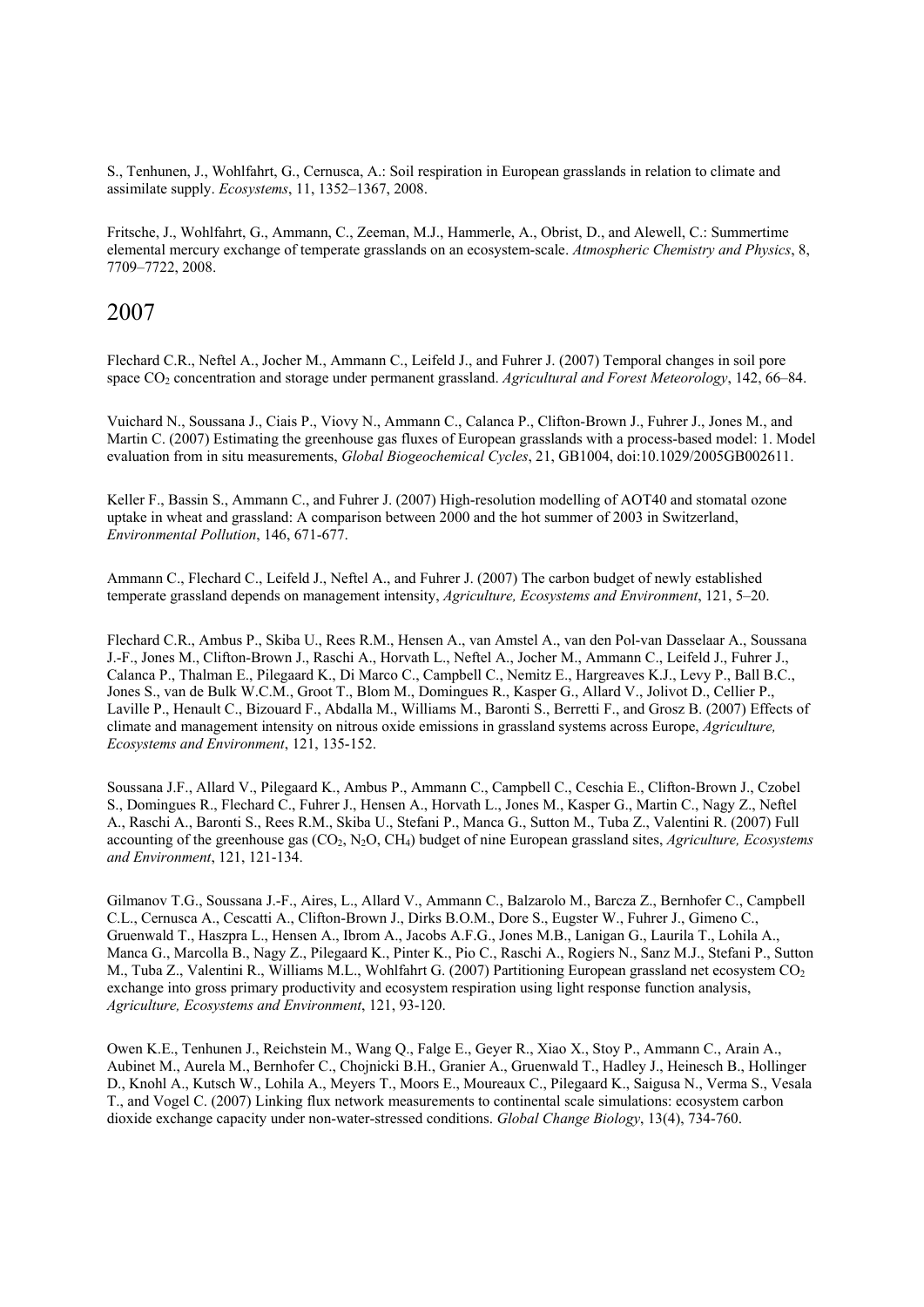Kuhn U., Andreae M. O., Ammann C., Araujo A. C., Brancaleoni E., Ciccioli P., Dindorf T., Frattoni M., Gatti L. V., Ganzeveld L., Kruijt B., Lelieveld J., Lloyd J., Meixner F. X., Nobre A. D., Pöschl U., Spirig C., Stefani P., A.Thielmann, Valentini R., and Kesselmeier J. (2007) Isoprene and monoterpene fluxes from Central Amazonian rainforest inferred from tower-based and airborne measurements, and implications on the atmospheric chemistry and the local carbon budget, *Atmospheric Chemistry and Physics*, 7, 2855–2879.

Neftel A., Flechard C., Ammann C., Conen F., Emmenegger L., and Zeyer K. (2007) Experimental assessment of N2O background fluxes of grassland systems. *Tellus*, 59B, 470–482.

Brunner A., Ammann C., Spirig C., and Neftel A. (2007) Methanol exchange between grassland vegetation and the atmosphere, *Biogeosciences*, 4, 395-410.

Ammann C., Spirig C., Fischer C., Leifeld J., and Neftel A. (2007) Contradiction to IPCC methodology?, Interactive comment on 'N2O release from agro-biofuel production negates global warming reduction by replacing fossil fuels' by P. J. Crutzen et al., *Atmospheric Chemistry and Physics Discussions*, 7, S4779–S4781.

Rummel U., Ammann C., Kirkman G.A., Moura M.A.L., Foken, T., Andreae M.O., and Meixner F.X. (2007) Seasonal variation of ozone deposition to a tropical rain forest in southwest Amazonia. *Atmospheric Chemistry and Physics*, 7, 5415–5435 (www.atmos-chem-phys.net/7/5415/2007/).

#### 2006

Ammann C., Brunner A., Spirig C., and Neftel A. (2006) Technical note on water vapour concentration and flux measurements with PTR-MS, *Atmospheric Chemistry and Physic*, 6, 4643–4651.

Jäggi M., Ammann C., Neftel A., Fuhrer J. (2006) Environmental control of ozone concentration profiles in a grassland canopy, *Atmospheric Environment*, 40(28), 5496-5507.

#### 2005

Spirig C., Neftel A., Ammann C., Dommen J., Grabmer W., Thielmann A., Schaub A., Beauchamp J., Wisthaler A., Hansel A. (2005) Eddy covariance flux measurements of biogenic VOCs during ECHO 2003 using proton transfer reaction mass spectrometry. *Atmspheric Chemistry and Physics*, 5, 465–481.

Kuhn U., Dindorf T., Ammann C., Holzinger R., Ausma S., Kenntner T., Helleis F., and Kesselmeier J. (2005) Design and field application of an automated cartridge sampler for VOC concentration and flux measurements. *Journal of Environmental Monitoring*, 2005, **7**, 568 – 576.

Simon E., Lehmann B., Ammann C., Ganzeveld L., Rummel U., Meixner F.X., Nobre A.D., Araujo A., and Kesselmeier J. (2005) On Lagrangian dispersion of 222Rn, H2O, and CO2 within the Amazon rain forest. *Agricultural and Forest Meteorology*, 132, 286–304.

Simon, E., Meixner, F.X., Rummel, U., Ganzeveld, L., Ammann, C., Kesselmeier, J. (2005) Coupled carbon-water exchange of the Amazon rain forest. II. Comparison of predicted and observed seasonal exchange of energy, CO2, isoprene and ozone at a remote site in Rondônia. *Biogeosciences*, 2, 255-275.

Flechard C.R., Neftel A., Jocher M., Ammann C., and Fuhrer J. (2005) Bi-directional soil/atmosphere N<sub>2</sub>O exchange over two mown grassland systems with contrasting management practices, *Global Change Biology*, 11(12), 2114- 2127.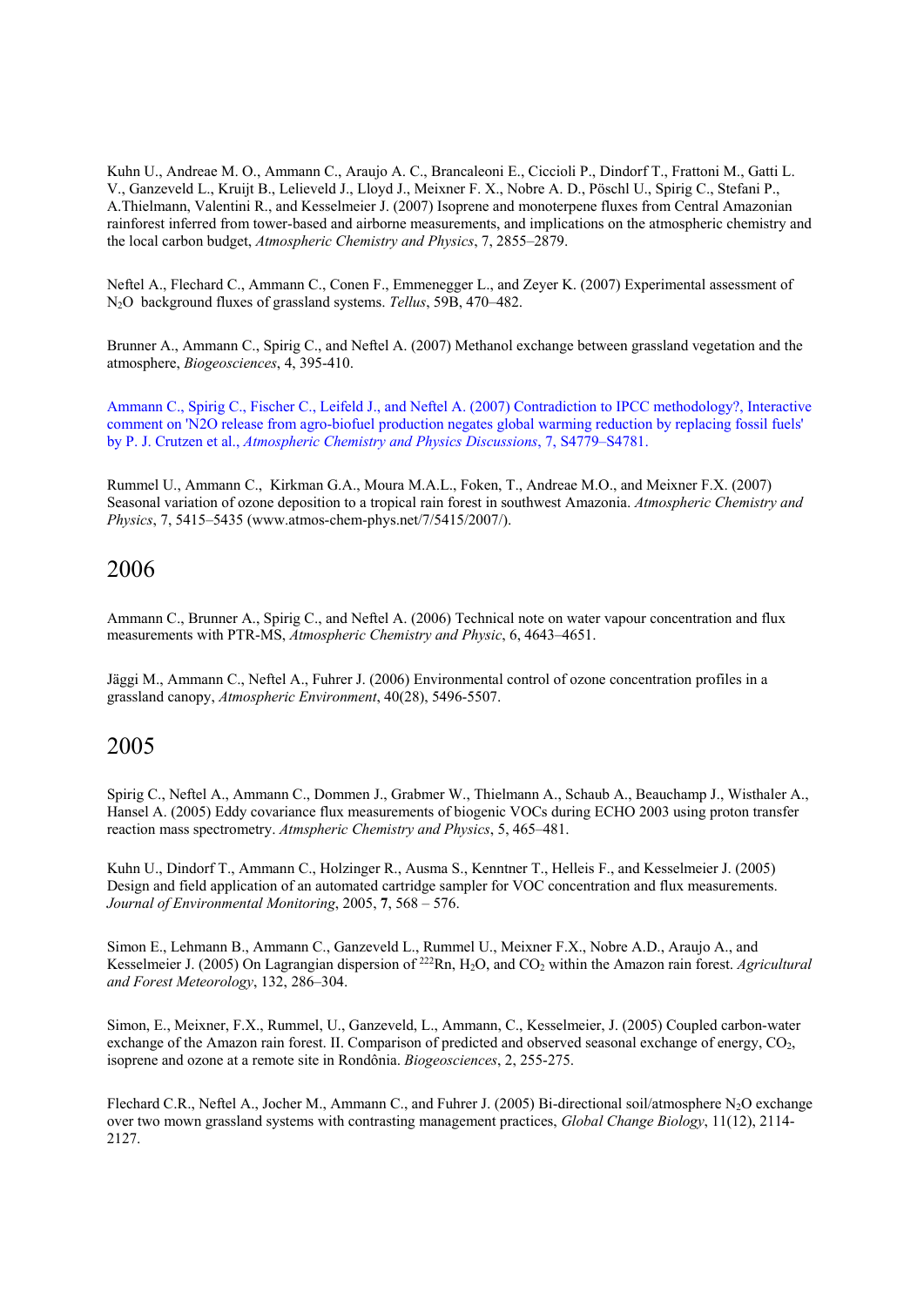Neftel, A., Ammann C., Calanca, P., Flechard, C., Fuhrer, J., Leifeld, J., Jocher, M. (2005) Treibhausgasquellen und -senken: Die "Kyoto-Wiese", *AgrarForschung*, 12 (8), 356-361.

#### 2004

Ammann C., Flechard C., Fuhrer J., and Neftel A. (2004) Greenhouse Gas Budget of Intensively and Extensively Managed Grassland. In A. Lüscher et al. (Eds.), *Land Use Systems in Grassland Dominated Regions, Grassland Science in Europe,* Volume 9*,* p.130-132, vdf Hochschulverlag, Zürich, Switzerland.

Zollner G.E., Torr S.J., Ammann C., and Meixner F.X. (2004) Dispersion of carbon dioxide plumes in African woodland: Implications for host-finding by tsetse flies. *Physiological Entomology*, 29, 381-394.

Ammann C., Spirig C., Neftel A., Steinbacher M., Komenda M., and Schaub A. (2004) Application of PTR-MS for Measurements of Biogenic VOC in a Deciduous Forest. *International Journal of Mass Spectrometry*, 239, 87–101.

Steinbacher M., Dommen J., Ammann C., Spirig C., Neftel A., and Prévôt A. S. H. (2004) Performance Characteristics of a Proton-Transfer-Reaction Mass Spectrometer (PTR-MS) derived from laboratory and field measurements. *International Journal of Mass Spectrometry*, 239, 117–128. (IJMS Best Student Paper Award 2004)

#### 2002

Ammann, C., and F. X. Meixner (2002) Stability dependence of the relaxed eddy accumulation coefficient for various scalar quantities, *J. Geophys. Res.,* 107(D8), 4071, doi:10.1029/2001JD000649.

Rummel, U., C. Ammann, A. Gut, F. X. Meixner, and M. O. Andreae (2002) Eddy covariance measurements of nitric oxide flux within an Amazonian rain forest, *J. Geophys. Res.*, 107(D20), 8050, doi:10.1029/2001JD000520.

Kuhn U., S. Rottenberger, T. Biesenthal, C. Ammann, A. Wolf, G. Schebeske, S. T. Oliva, T. M. Tavares, and J. Kesselmeier (2002) Exchange of short-chain monocarboxylic acids by vegetation at a remote tropical forest site in Amazonia, *J. Geophys. Res*., 107(D20), 8069, doi:10.1029/2000JD000303.

Gut, A., S. M. van Dijk, M. Scheibe, U. Rummel, M. Welling, C. Ammann, F. X. Meixner, G. A. Kirkman, M. O. Andreae, and B. E. Lehmann (2002) NO emission from an Amazonian rain forest soil: Continuous measurements of NO flux and soil concentration, *J. Geophys. Res*., 107(D20), 8057, doi:10.1029/2001JD000521.

Gut, A., M. Scheibe, S. Rottenberger, U. Rummel, M. Welling, C. Ammann, G. A. Kirkman, U. Kuhn, F. X. Meixner, J. Kesselmeier, B. E. Lehmann, W. Schmidt, E. Müller, and M. T. F. Piedade (2002) Exchange fluxes of NO2 and O3 at soil and leaf surfaces in an Amazonian rain forest, *J. Geophys. Res*., 107(D20), 8060, doi:10.1029/2001JD000654.

Kirkman, G. A., A. Gut, C. Ammann, L. V. Gatti, A. M. Cordova, M. A. L. Moura, M. O. Andreae, and F. X. Meixner (2002) Surface exchange of nitric oxide, nitrogen dioxide, and ozone at a cattle pasture in Rondônia, Brazil, *J. Geophys. Res.*, 107(D20), 8083, doi:10.1029/2001JD000523.